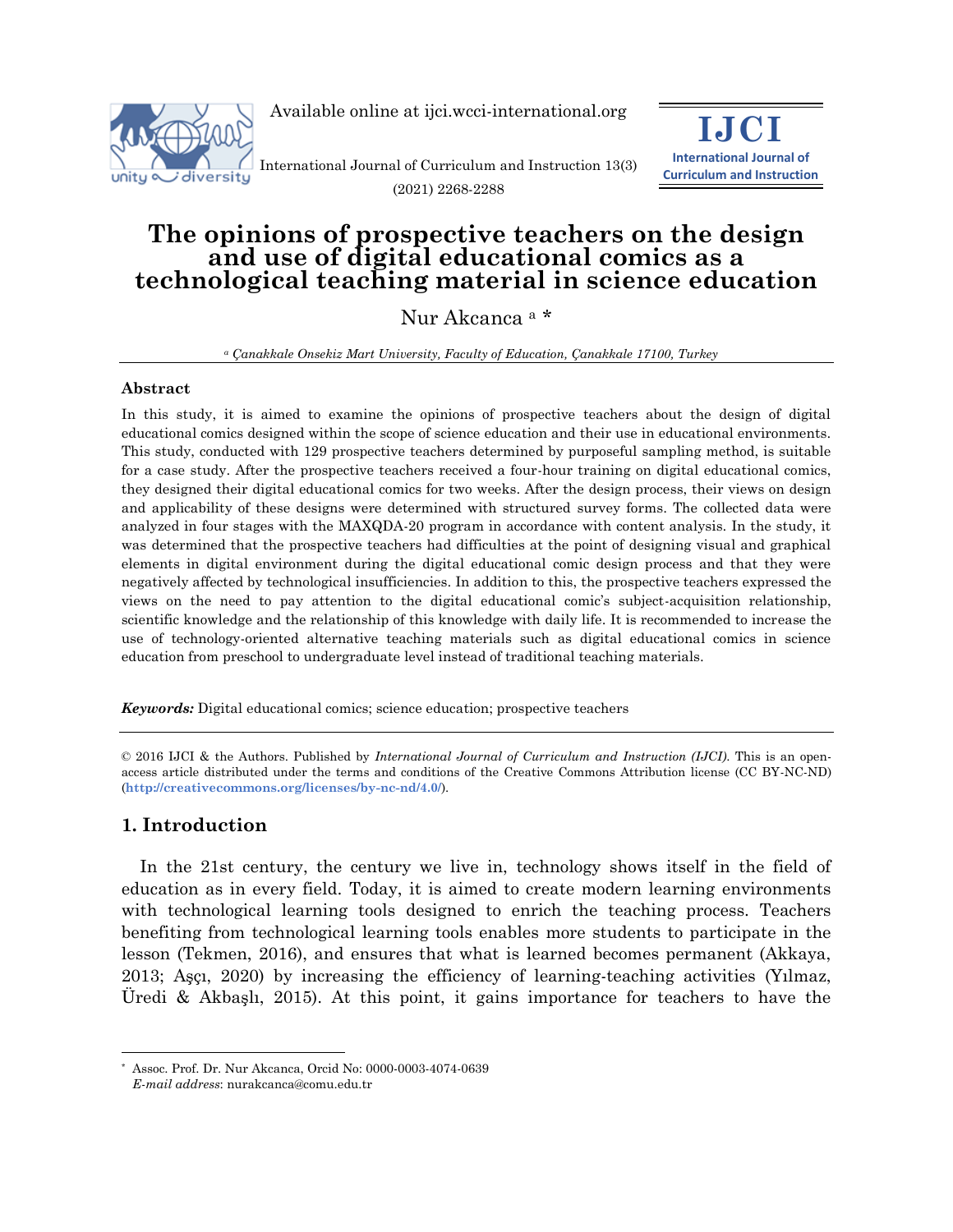competence to use technological fields and to be open to new developments and experiences in this field.

#### *1.1. Digital Educational Comics*

Digital educational comics basically started out from bringing an educational side to digital comics. Digital comics, on the other hand, were created by moving comics to digital media through pulling them away from the printed form we are familiar with (Sömen & Akcanca, 2020). When the development in the historical process is examined, it is possible to say that the fact that comics with a fluctuating past can appear as digital comics is actually the result of the interest in comics. At this point, it is thought that discussing the development of comics in the historical process will be useful in relating and interpreting the educational and digital transformation of them.

Although it is based on the first cave paintings according to some sources (McCloud, 1993; McCloud & Manning, 1998), Swiss Rudolphe Töpffer published the first example of the real comic in history in 1840 (Gündüz, 2004). Afterwards, comics began to spread in many European countries such as France and Germany, as well as in America, and attracted attention all over the world and created a fan base for itself (Çetin, 2010; Gündüz, 2004; Olson, 1993; Türkal, 2018). When it was arrived to the 1950s, it became the target of criticism due to its sexuality and violence content, and the interest in comics decreased. After the restrictions placed on the publishing and distribution rules of comic books, the comics gaining an artistic side in the 1970s attracted the filmmakers in the following years, and the stories of the comic book heroes were turned into movies (Çetin, 2010; Türkal, 2018).

The idea that comics might have an educational side emerged from W. W. D. Sones (1944) and many educators making a series of studies on the use of comics on education (Berkowitz & Packer, 2001; Marianthi, Boulodakis & Retalis, 2016; Parsons & Smith, 1993). Nowadays, educational comics are published as an alternative learning tool for different subjects in various disciplines, as they have the ability to increase children's desire to read thanks to their pictures, short narratives, excitement and entertainment elements instead of long narratives that reduce students' motivation (Lazarinis, Mazaraki, Verykios & Panagiotakopoulos, 2015; Lesmono, Bachtiar, Maryani & Muzdalifah, 2018; Topkaya, 2016). One of these disciplines that enable the use of new educational resources to encourage students' learning is science education (Morel, Peruzzo, Juele & Amarelle, 2019).

The preference of digital educational comics as alternative tools in science education (Koutníková, 2017), it is thought to be useful in providing a potential environment especially for children (Tatalovic, 2009). Digital educational comics help explain a world consisting of abstract science concepts that students describe as complex (Akcanca, 2020; Morel et al., 2019). Educational comics help especially children to improve their science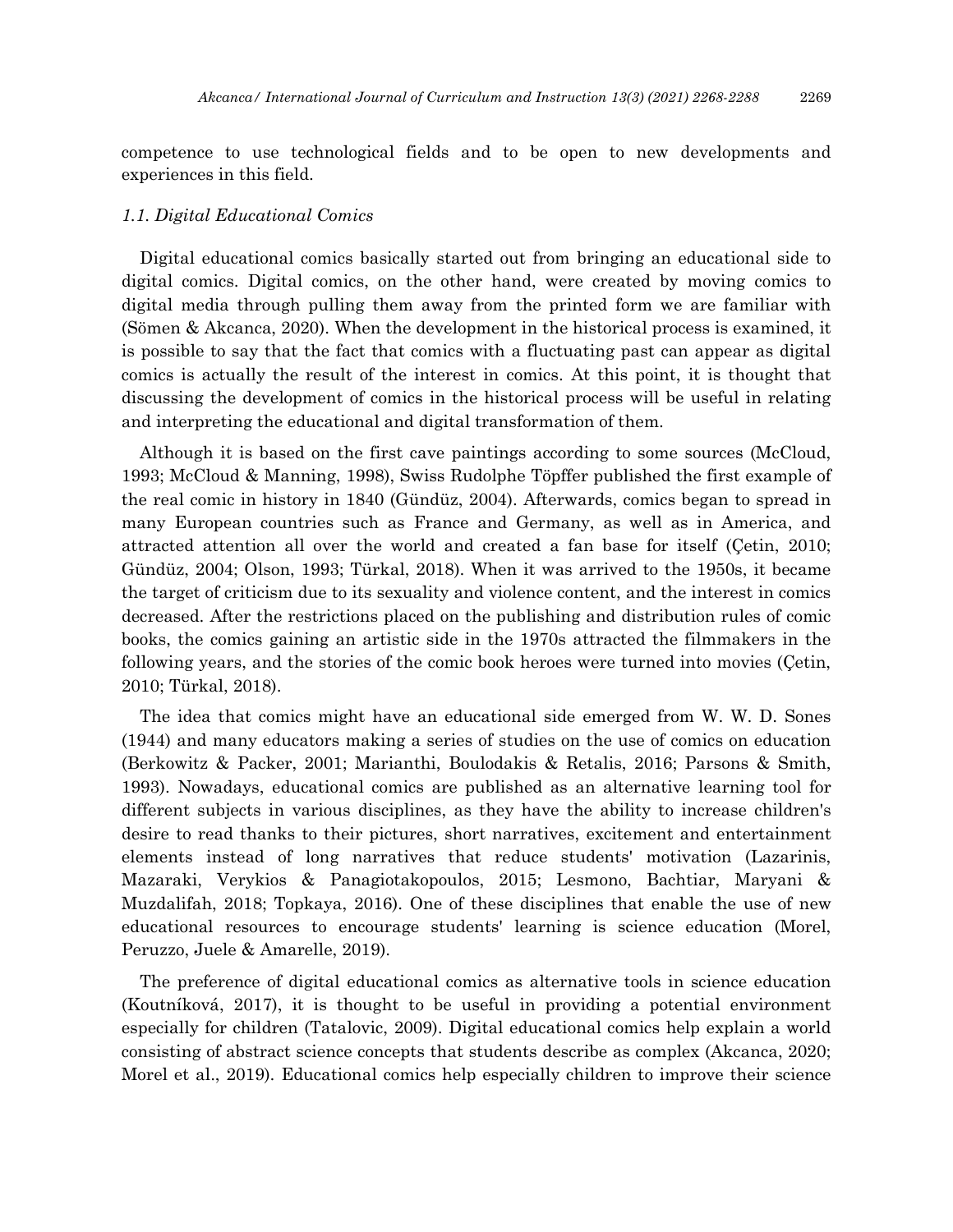literacy by increasing their ability to interpret science subjects at an early age (Olson, 2008; Tilley, 2008). With the comics used in the educational process, students' interest in the lesson increases, it becomes easier to focus their attention on the message to be given, and their creativity development is positively affected (Jampel et al., 2018; McCloud, 1993; Phoon, Roslan, Shahrill & Said, 2020). When it is considered these contributions of comics, it has become inevitable to use digital comics (McCloud, 2006), which are more advantageous because they can be arranged in the desired way compared to printed ones, in education process. In this way, teachers can create comic book stories suitable for their outcomes or topics, thanks to the existing web tools (Pixton, Canva, Storyboardthat, etc.).

It is thought that it is important for teachers to be introduced with digital educational comics before starting their profession and during their undergraduate education and to have more extensive knowledge and experience about this teaching tool. In this context, it seems important to determine the opinions of prospective teachers about the design of digital educational comics and their use in educational environments.

#### *1.2. Purpose of the Study*

The purpose of this study is determined as to examine the opinions of teachers about the design of digital educational comics which they designed within the scope of science education and their use in educational environments. Within the scope of this purpose, answers to the following questions are sought;

- What are the opinions of the prospective teachers about the difficulties they face while designing digital educational comics?
- What are the factors to be considered when designing digital educational comics according to the opinions of the prospective teachers?
- What are the opinions of the prospective teachers on the benefits of using digital comics in educational environments?
- What are the opinions of the prospective teachers on the use of digital comics in early childhood science education?
- What are the prospective teachers' notional structures about digital educational comics in their cognitive structures?

## **2. Method**

### *2.1. Research Model*

The method of this study conducted within the framework of qualitative research is a case study. Case studies, one of the descriptive research models, aim to provide researchers with comprehensive and detailed information (Lichtman, 2006). Well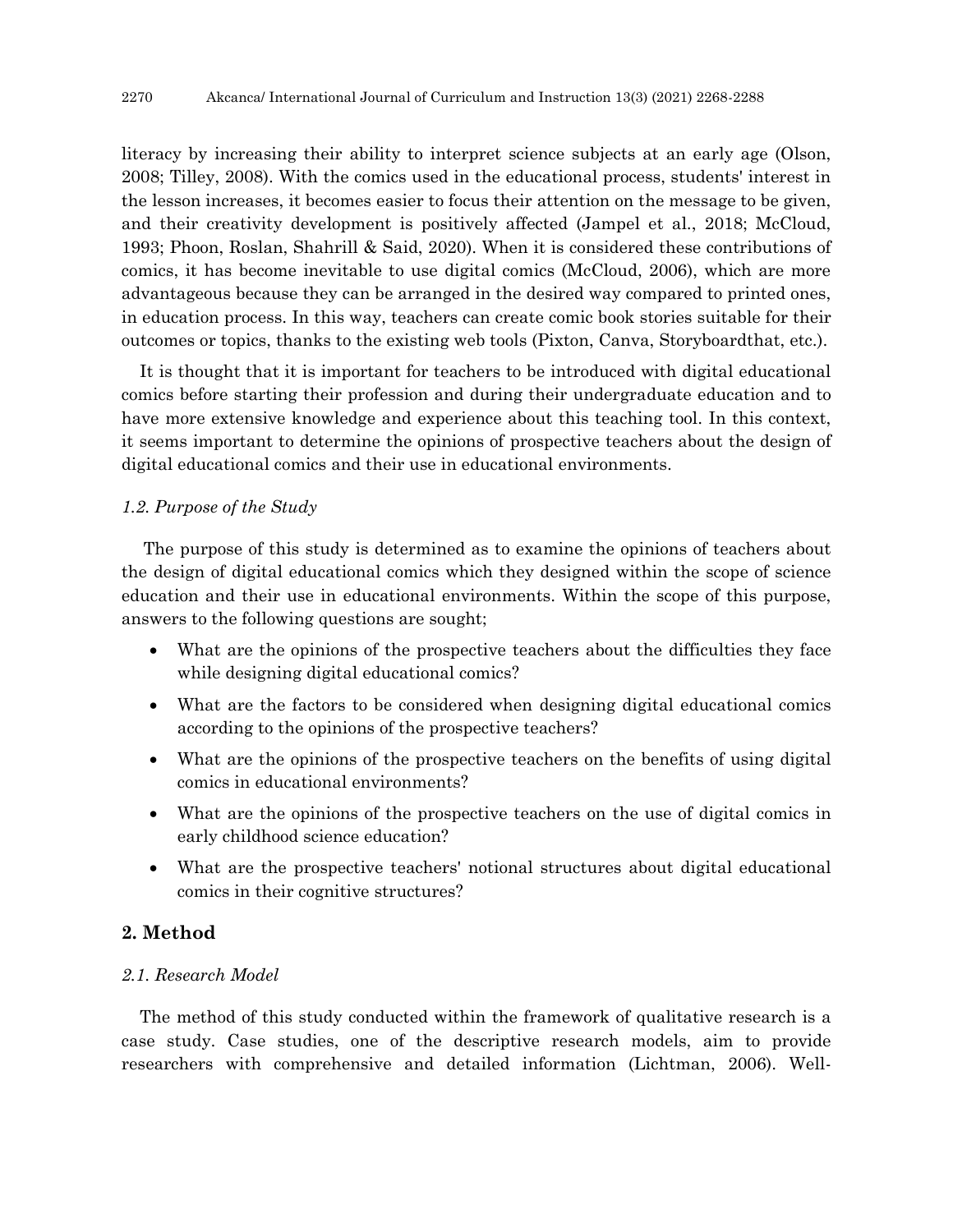structured case studies are thought to have contextual sensitivity (Patton, 2014). The subject dealt with in case studies is researched with a holistic approach by being examined closely and the focus is on the roles and relationships in the process (Yin, 2003; Yıldırım & Şimşek, 2016). Since there is only one unit of analysis in the research, it is thought that the research is in conformity with the holistic single case pattern (Yıldırım & Şimşek, 2016). For this reason, a case study was preferred in this study, which aims to reveal the experiences and opinions, by deeply scrutinizing them, of the prospective teachers about digital educational comics.

In the study, it can be seen as a limitation to work with pre-school prospective teachers who continue their education at the second-grade level in the Faculty of Education.

#### *2.2. Workgroup*

The research was conducted with a total of 129 second grade prospective teachers who were attending pre-school education in the primary education department of the education faculty of a state university. The study group consists of 99 female and 30 male prospective teachers. Keeping the study group large for a qualitative research can be explained with the necessity of setting the study group as large as possible in order to ensure data saturation and to obtain different opinions from the answers given (Guba & Lincoln, 1982).

Purposeful sampling approach was used in the selection of prospective teachers. It is based on the principle of determining the purposeful sample participants according to their characteristics suitable for the study (Patton, 2014). Basic science education concepts and teaching methods and techniques that will be used to gain these concepts are discussed in the early childhood science education course. In this context, the study group was purposefully chosen from the 2nd graders taking this course.

#### *2.3. Data Collection Tool*

In the study, a structured survey form was used with the aim of determining the opinions of prospective teachers about the design of digital educational comics which they designed within the scope of science education and their use in educational environments. With these forms, the questions to be asked within the framework of the purpose were asked in the same way to the entire research group, thus systematic and comparable data were obtained (Yıldırım & Şimşek, 2016). Educational comics and studies on their digital versions were examined in detail in the preparation of the survey form. The determined questions were presented to two academics, one specialized in science education and the other in pre-school education, in order to get expert opinions about ensuring construct and internal validity. The form was finalized after necessary corrections such as reducing the number of questions, changing the expressions and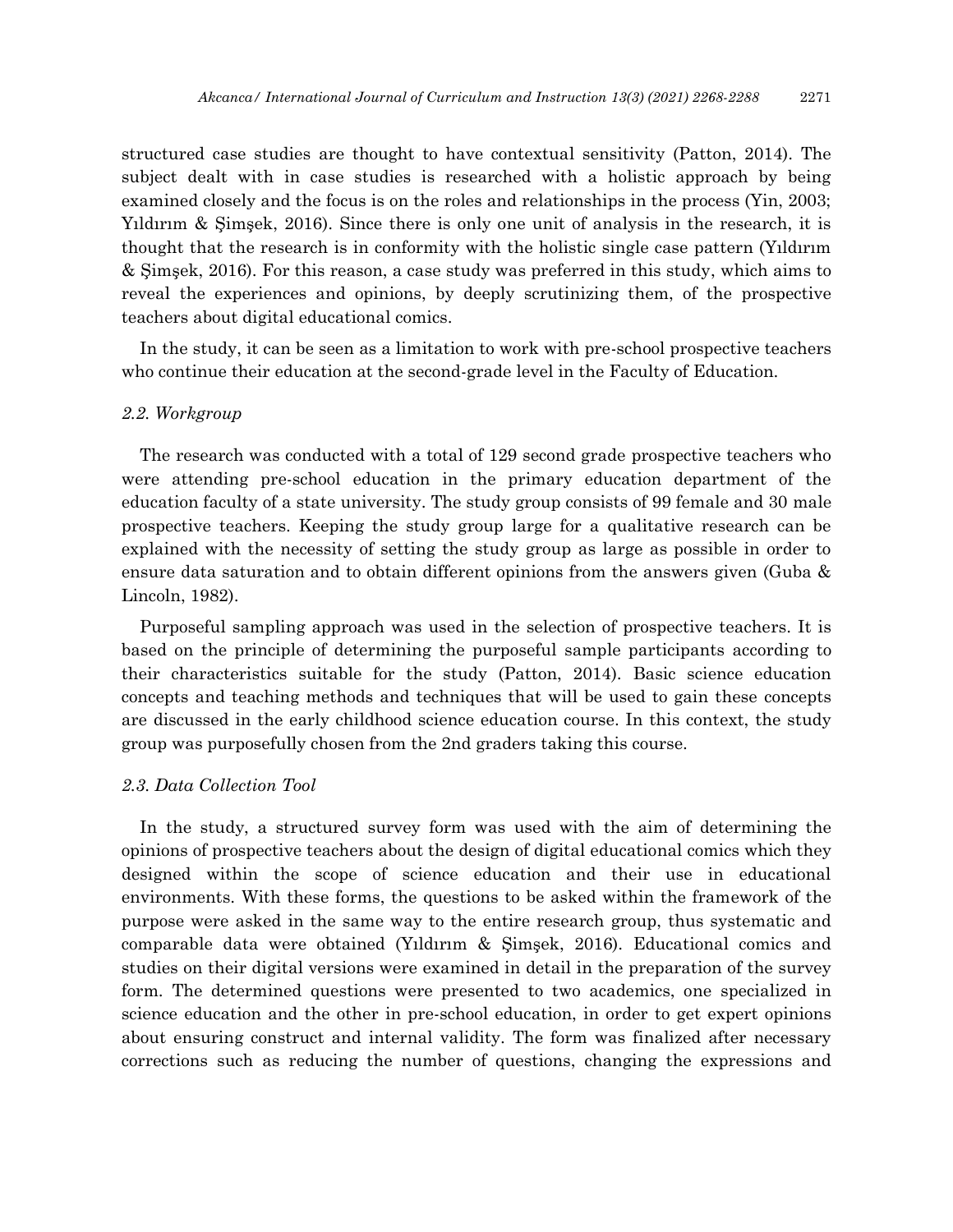combining similar questions in a single question were made within the framework of the experts' opinions. The prepared form consists of five questions. Four questions in the form were prepared in regard to the design and use of digital educational comics. The content includes questions about determining the factors to be considered in the design and implementation of digital educational comics, the benefits of their use in educational environments and their use in preschool science education. In the last question, though, "digital educational comics" was chosen as the keyword and the prospective teachers were asked to produce different words that they thought were related to it.

#### *2.4. Data Collection Procedure*

Prospective teachers' volunteerism to participate in the research was taken as a basis, and the process was initiated by informing that the research results would only be used for scientific purposes. Prospective teachers received a four-hour training before proceeding to the digital educational comic design process. Within the scope of this training, it was aimed for them to get information about what comics are, their use in educational environments, their digital use in the transformational process, and their handling as an alternative teaching material in science education. After the training, the prospective teachers were asked to design a short digital educational comic book that could be used in science education by choosing one of the concepts or topics in Table 1.

| Topics to be dealt with in digital educational comics |                                |
|-------------------------------------------------------|--------------------------------|
| Wind                                                  | Air Pollution                  |
| Fire                                                  | Erosion                        |
| Spring                                                | Forest                         |
| Rainbow                                               | Renewable Energy               |
| Lightning/Thunder                                     | Traffic Problem                |
| Global Warming                                        | Weather Events                 |
| Volcanos                                              | Recycling                      |
| Our Body                                              | <b>Environmental Pollution</b> |

Table 1. Topics to be dealt with in digital educational comics

When looked at Table 1, it is seen that the topics to be dealt with are determined from the environment and environmental issues. The reason for this is that it is considered important to include information about the environment and environmental problems in lectures or researches. In this study, with the thought that educational comics have a very important place for individuals to gain awareness and take responsibility for environmental issues, it is aimed to increase the awareness of the prospective teachers about environmental problems in the educational comics they will design and to actively use the information they have acquired during the preparation process in their daily lives. The design process of comics took two weeks within the scope of the determined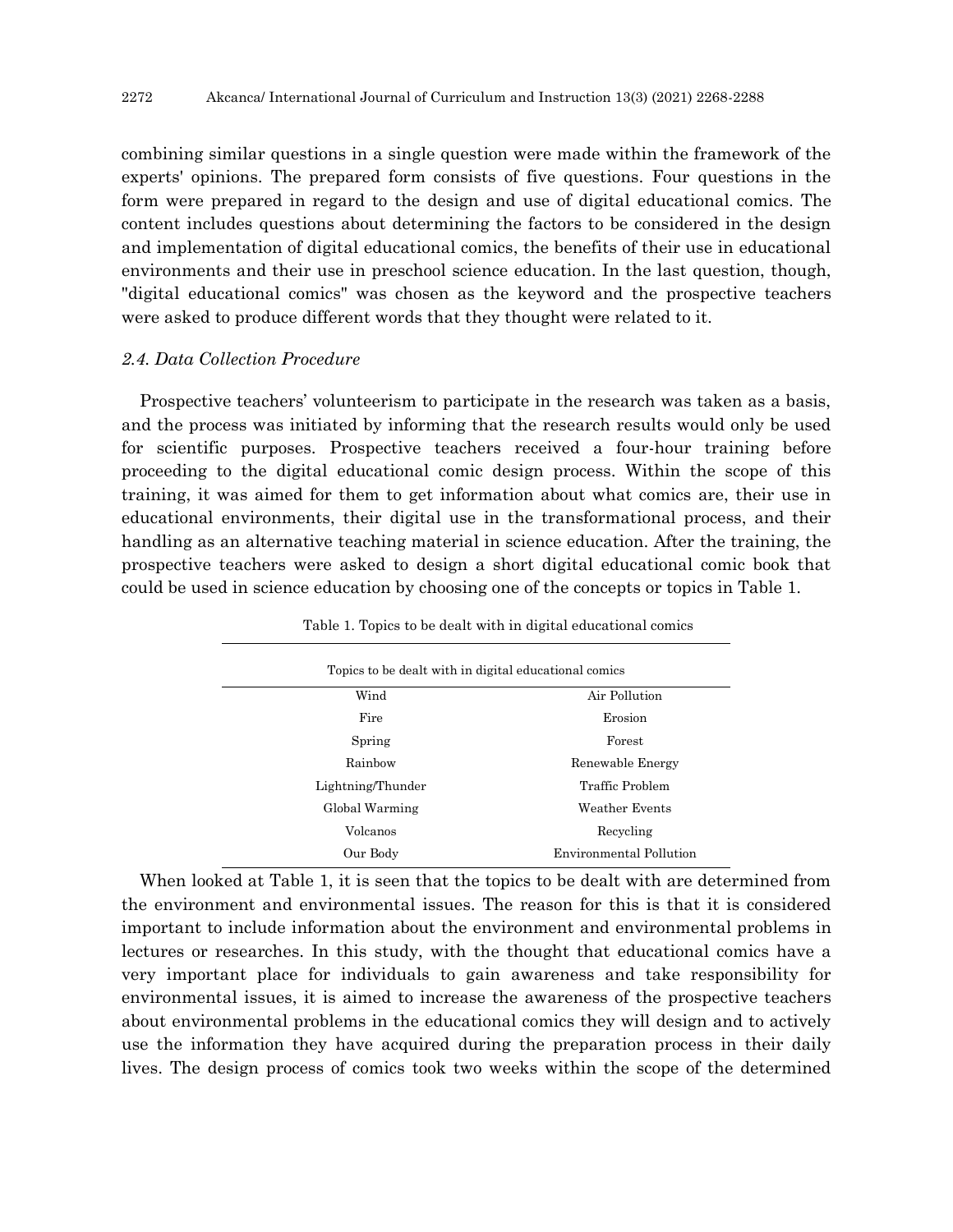concepts and topics. An example of a digital educational comic book designed for "Environmental pollution" by one of the prospective teachers is included in Figure 1.



Figure 1. Example of a digital educational comic designed by prospective teachers

After the design process, structured survey forms were delivered to prospective teachers. The prospective teachers were given a time frame of approximately 40 minutes to fill in the forms.

### *2.5. Data Analysis*

The data obtained by the prospective teachers filling out the structured survey form were analyzed in accordance with the content analysis with the MAXQDA-20 program. While trying to reach meaningful explanatory concepts and relationships from the data collected within the scope of the purpose of the study, a four-stage content analysis process was followed (Yıldırım & Şimşek, 2016). First of all, all data were reviewed in detail and similar expressions were coded. Later, the themes representing the codes were found, and finally, the emerged codes and themes were organized, the findings were defined, and interpreted with graphical displays. Instead of the names of the prospective teachers, it was named as P1, P2 ... (Participant 1). Besides, the findings were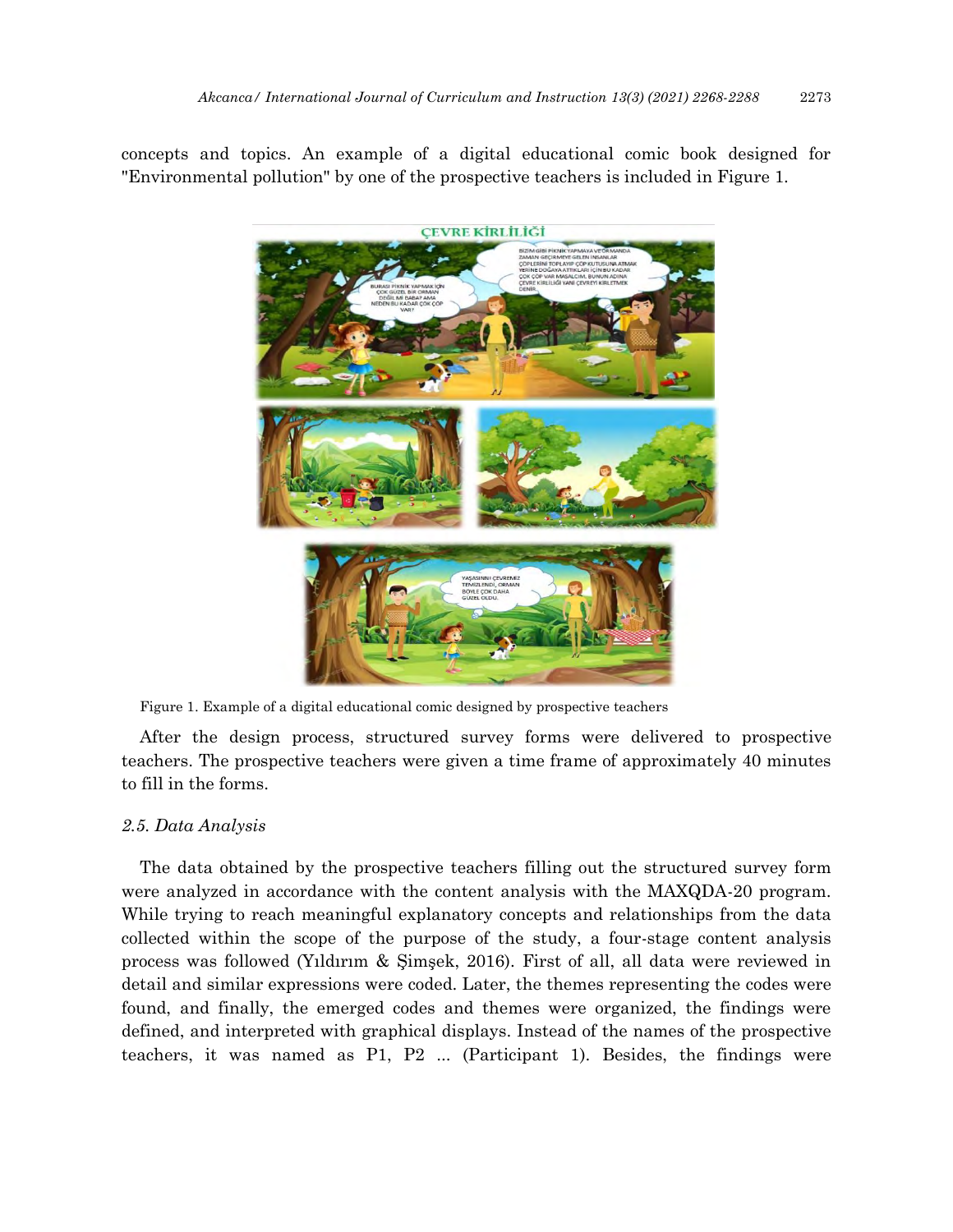interpreted by placing direct quotes from different prospective teachers under the graphics.

### *2.6. Validity and Reliability*

Since the research is a qualitative research, validity-reliability is considered differently from quantitative studies (Yıldırım & Şimşek, 2016); the reliability, the accuracy of the results and the competence of the researcher should be mentioned (Krefting, 1991; Patton, 2014). In the study, in order to ensure its verification, the results of the collected data were tried to be systematically expressed in a clear, simple and understandable language. The transferability criterion, on the other hand, was tried to be met by including direct quotations from prospective teachers. In addition, Miles and Huberman's (2016) Consensus / (Consensus + Disagreement) x 100 formula was used at the point of ensuring the reliability among the coders of the data obtained in the study, and this concordance rate was determined as 84%.

## **3. Results**

The themes obtained from the opinions of the prospective teachers regarding the difficulties they faced in the design of digital educational comics within the scope of the research are given in Graphic 1.



Graphic 1. Difficulties prospective teachers faced in the design of digital educational comics

When Graphic 1 was examined, it was found that prospective teachers mostly (f=48) had design-oriented difficulties while designing digital educational comics. Most of the prospective teachers who expressed that they had design-oriented difficulties stated the difficulties they experienced during drawing and background design. Subject-oriented difficulties (f=38) are also common difficulties experienced by prospective teachers.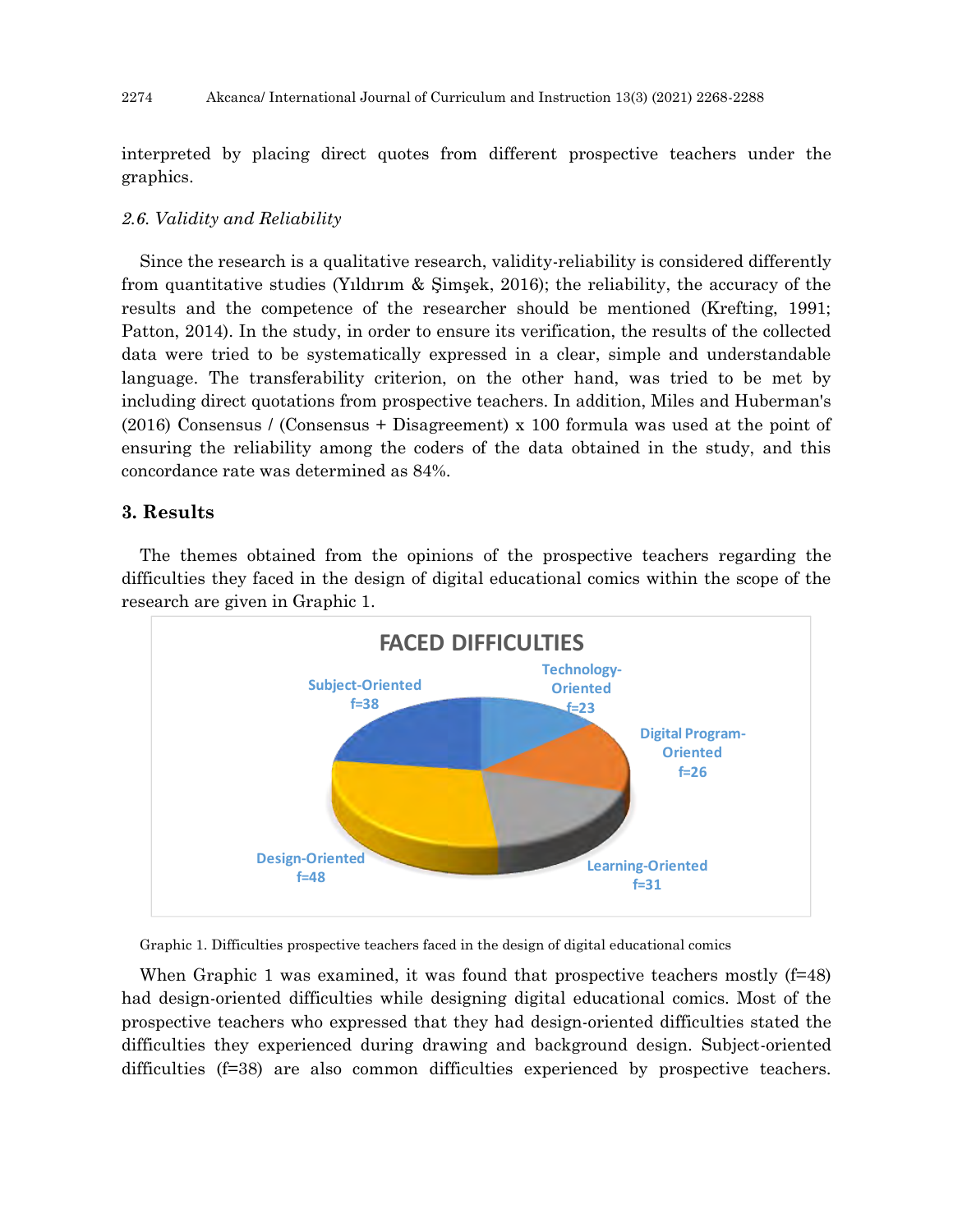Among these difficulties; there are identifying original subject and characters and creating dialogue and fiction. In addition to this, having problems in establishing the subject-acquisition relationship based on the age level from the difficulties experienced in learning-oriented (f=31) is among the difficulties faced by the prospective teachers. Most of the prospective teachers who stated that they experienced digital program-oriented difficulties (f=26) showed digital programs being paid and being insufficient in themselves as reasons. In addition, technology-oriented difficulty  $(f=23)$  was found to be the least difficulty faced by prospective teachers. It is among the findings that the source of these difficulties of prospective teachers is the preparation of the programs in digital environment and the insufficiency of technological facilities. In this context, the opinions of the prospective teachers are as follows:

P12: "*Creating the text part because it was challenging to create a text that the age group could understand*."

P76: "*The part that I had the most difficulty while preparing the comic book was how I would explain the subject according to the age group of the children. I needed to explain the concept of lightning in a way that children can understand, and this was the most challenging part for me. Almost all children are afraid of lightning, and while I was preparing my story, I told the children that lightning was actually not a bad event, but a natural event, and for children to learn this concept I needed to tell a story that they would understand. Creating the story was the hardest part*."

P91: "*I had a hard time as I had never prepared a comic book before. Along with this, adjusting different facial expressions and gestures of all the scenes one by one challenged me a bit. Also, since everything I wanted was not included in the program where I prepared the comic book, I had to liken it to different objects even though I wanted something else*."

Within the scope of the research, the themes obtained from the opinions of the prospective teachers about the elements that should be considered in the preparation of digital educational comics are given in Graphic 2.

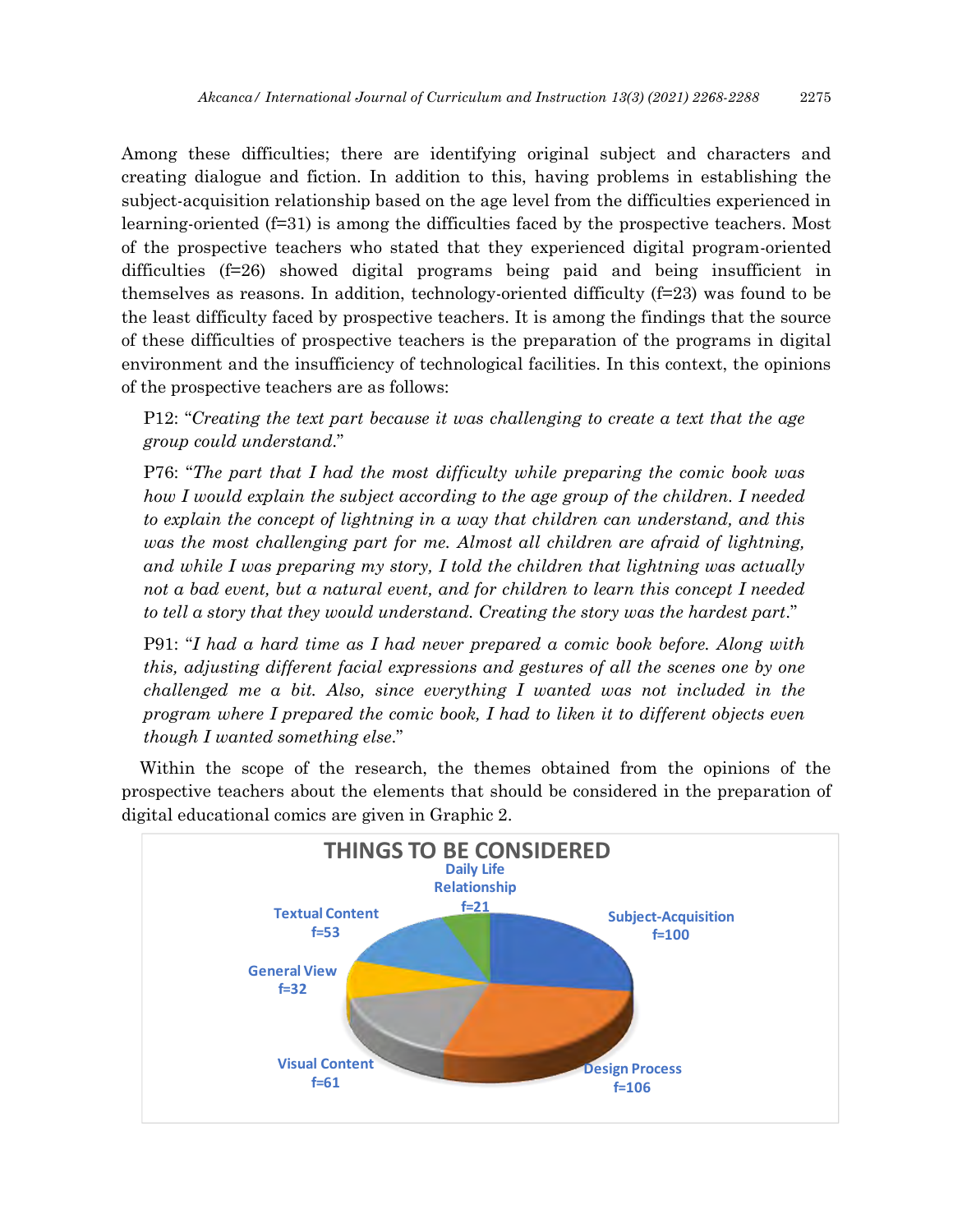Graphic 2. Prospective teachers' opinions regarding the things to be considered while preparing digital educational comics

When Graphic 2 was examined, prospective teachers stated that while preparing their digital educational comics, attention should be paid mainly to the design process  $(f=106)$ and subject-acquisition (f=100) dimension. During the design process, opinions were expressed about paying attention to the age range and development levels of the educational comic addresses. In addition, it was stated that the characters and fiction in the comics prepared have an important place among the elements that need to be considered. The prospective teachers expressed that their comics' outcome-subject relationship, subject integrity, scientific knowledge and plot are important and need to be paid attention to. Visual content  $(f=61)$  depends on the relationship between visual content and acquisition, visual text relationship and visuals. In addition, the textual content (f=53) is related to the simplicity and comprehensibility of the text and dialogues. Besides, it was determined that the prospective teachers mentioned the importance of attracting attention and flow in the general view (f=32). Moreover, it was stated that daily life relationship  $(f=21)$  which has the least ratio among the things need to be considered while designing educational comics of prospective teachers was related to the message desired to be given in the theme content. In this context, the opinions of the prospective teachers are as follows:

P21; "*First of all, it is necessary to consider the developmental state of the children, then to pay attention to acquisition and content compatibility, the harmony of the visuals and characters, and the harmony with subject desired to convey*."

P98; "*The concepts wanted to be gained should be gained correctly without creating any misconceptions. It should be simplified in a way that children can understand the subject. It should be visually rich, capable of attracting the attention of children*."

P3; "*It is necessary to pay attention to the comic books being educational, the drawings and dialogues constituting a whole and making them more qualified*."

Within the scope of the research, the themes obtained from the opinions of the prospective teachers about the benefits of using digital educational comics in educational environments are given in Graphic 3.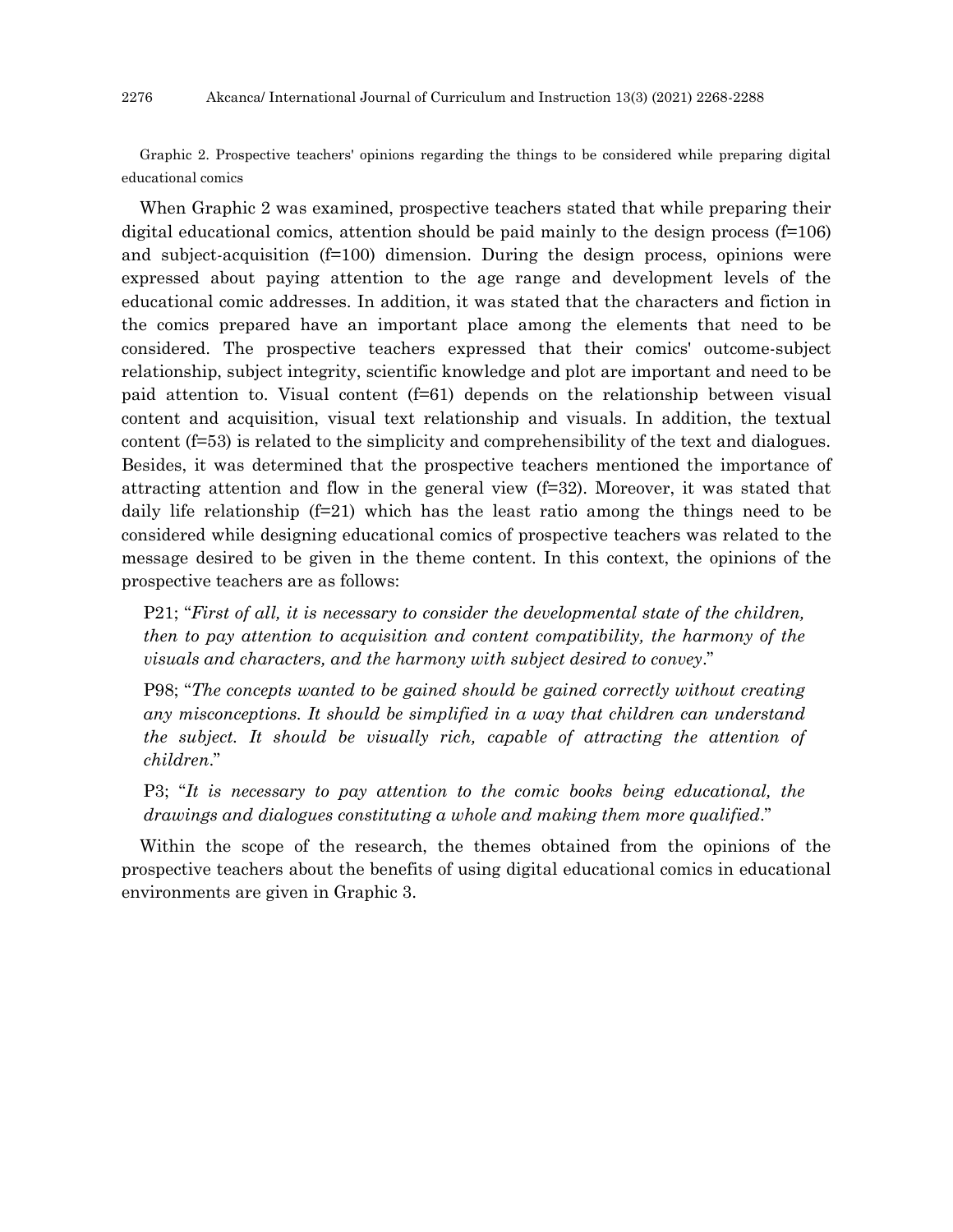

Graphic 3. Prospective teachers' opinions on the benefits of using digital educational comics in educational environments

When Graphic 3 was examined, the opinions of prospective teachers about the benefits of using digital educational comics in educational environments were predominantly at the learning level (f=108). The prospective teachers stated that comics are beneficial in terms of permanent learning, facilitating learning and achieving acquisition by having fun. The benefits of educational comics as a material  $(f=74)$  include the sub-components of drawing students' attention to the lesson, their use as an educational tool, and concretizing abstract concepts. In addition to these, the benefits of educational comics in personal development (f=41) dimension are among the findings. It was determined that prospective teachers mentioned that visual memory could be improved and awareness about different subjects could be increased by means of educational comics. It has also been stated that comics are beneficial in terms of modeling. In addition to these, in terms of high-level skills (f=26), prospective teachers stated that their comics appeal to different senses and that creativity skills and imaginations can be developed through these materials. In the attitude dimension  $(f=17)$ , prospective teachers mentioned that educational comics can be effective in developing a positive attitude towards science lesson and reading books. In this context, the opinions of the prospective teachers are as follows:

P7; "*Today, visuality has a dominance that covers our entire life. As comics are visually powerful tools, they will be very useful for children to learn easily and permanently*."

P27; "*I think it can provide economy in terms of time, I think it will appeal to both visual and cognitive mental areas of children at the same time, and I can say that*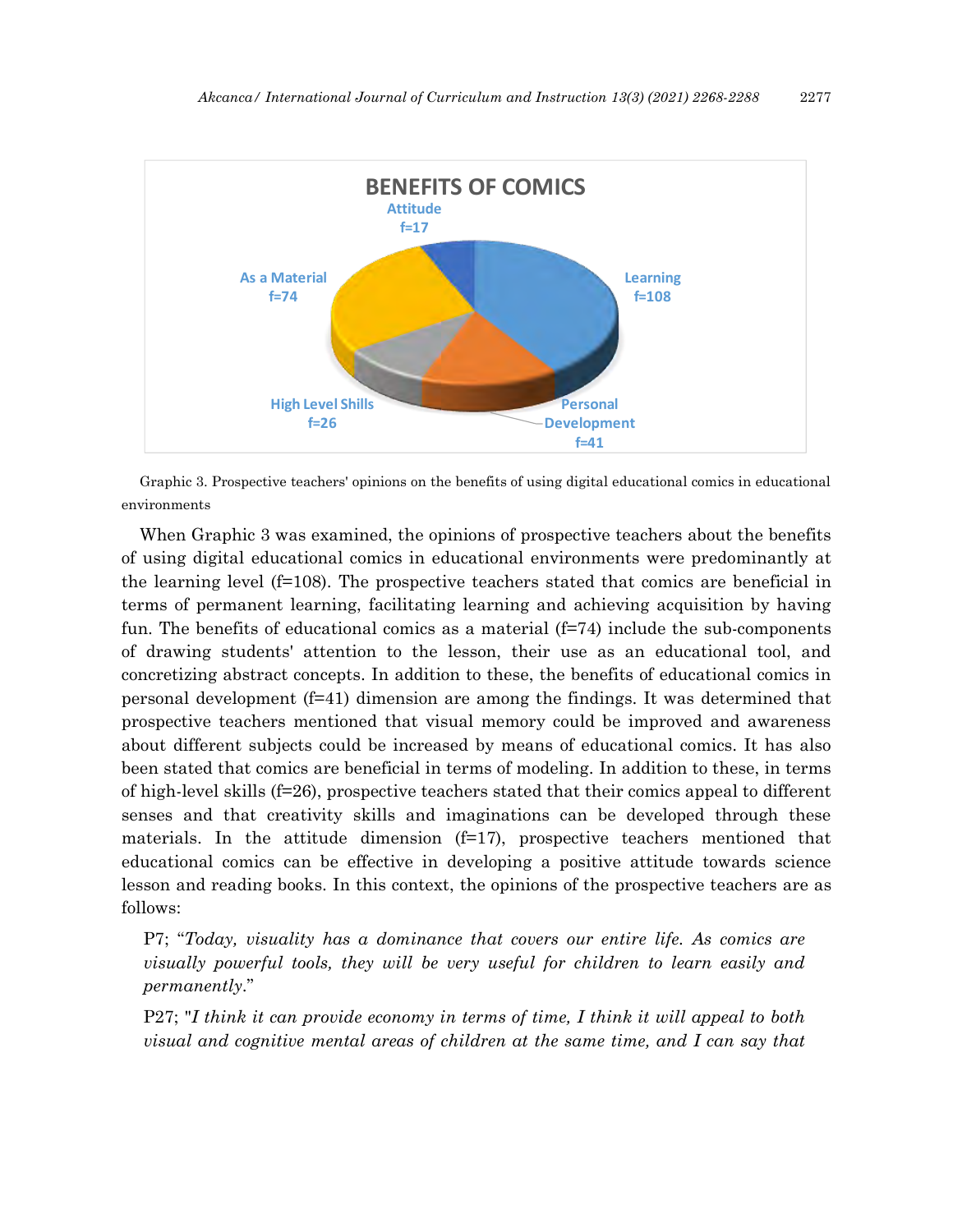*children's empathy skills will improve and their creative thinking will develop thanks to comics*."

P31; "*We can teach children various behaviors such as being able to interpret, argue and guess without realizing it through visual reading. At the same time, by using comics as a tool, we can easily present the gains that we think to bring the child with a colorful expression*."

P120; "*The characters in educational comics become models for the child. It allows the child to comprehend the gains and take behaviors easily and willingly*."

Within the scope of the research, the opinions of prospective teachers about the use of digital educational comics in early childhood are given in Graphic 4.



Graphic 4. Opinions of prospective teachers on the use of digital educational comics in early childhood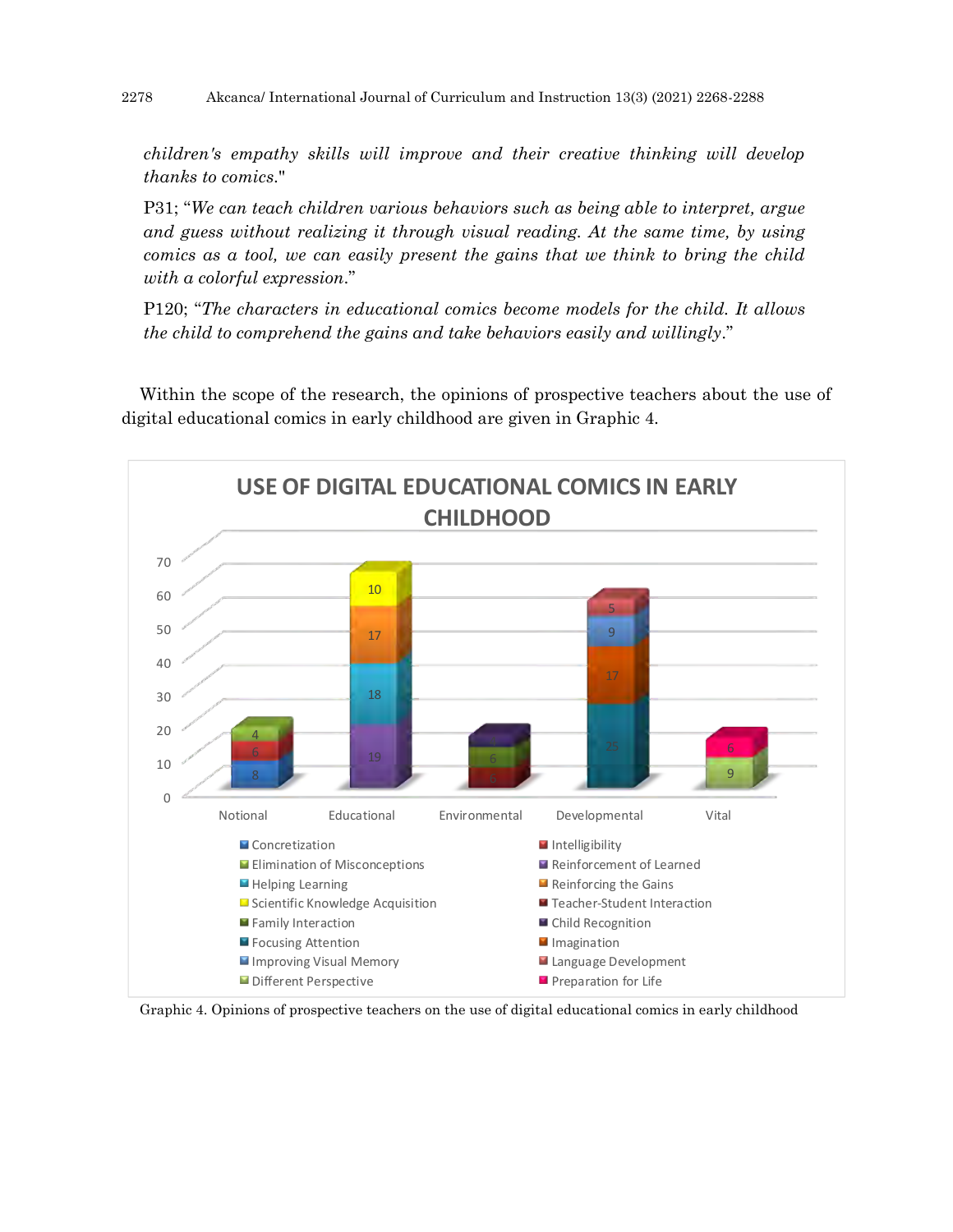When Graphic 4 was examined prospective teachers' opinions about the use of digital educational comics in early childhood stated that they are beneficial mainly in terms of educational ( $f=64$ ) and developmental ( $f=56$ ) themes. Under the educational theme, it is thought that it will be useful in helping learning, reinforcing the learned-gains and in scientific knowledge acquisition codes. The prospective teachers emphasized the developmental aspects of the educational comics and focused on the codes of focusing attention, imagination and visual memory. Besides, in the views on the notional  $(f=18)$ theme in the use of educational comics, prospective teachers mentioned the codes of concretizing and understanding the concepts and eliminating possible misconceptions. Furthermore, under the environmental theme (f=16), teacher-student interaction, family interaction and child recognition codes are among the findings. Finally, opinions of prospective teachers who focus on vital  $(f=15)$  theme about gaining different perspective and preparing for life in early childhood thanks to educational comics were determined. In this context, the opinions of the prospective teachers are as follows:

P50, "*In early childhood, we cannot directly teach some of the topics and concepts we want to teach. In order for children to grasp, we should achieve the gains we want to bring in different techniques and creative ways in a way that attracts their attention and they can easily grasp. Educational comics is a creative and fun way to teach especially the concepts that are abstract and unfamiliar to children*."

P52, "*In the early childhood period, children's imaginations enable them to keep the linear world within themselves more alive; likewise, by using it as a method, children are provided with a more understandable and age-appropriate education*."

P67, "*Children can think with extremely clear perceptions and creatively in early childhood. Whichever issue is dealt with, it is a fact that they will achieve the gains. Explaining children through comics is very effective in preparing them for life. Because they will be conscious children*."

The codes obtained from the last question of the survey form based on the opinions of the prospective teachers were presented by being modeled with the MAXQDA program. The word cloud was used to reveal the conceptual structures of digital educational comics in the cognitive structures of the prospective teachers, and it was designed as a "speech bubble" as it is thought to be related to comics within the scope of the subject. The conceptual structures frequently emphasized by the prospective teachers about digital educational comics are given in Figure 2.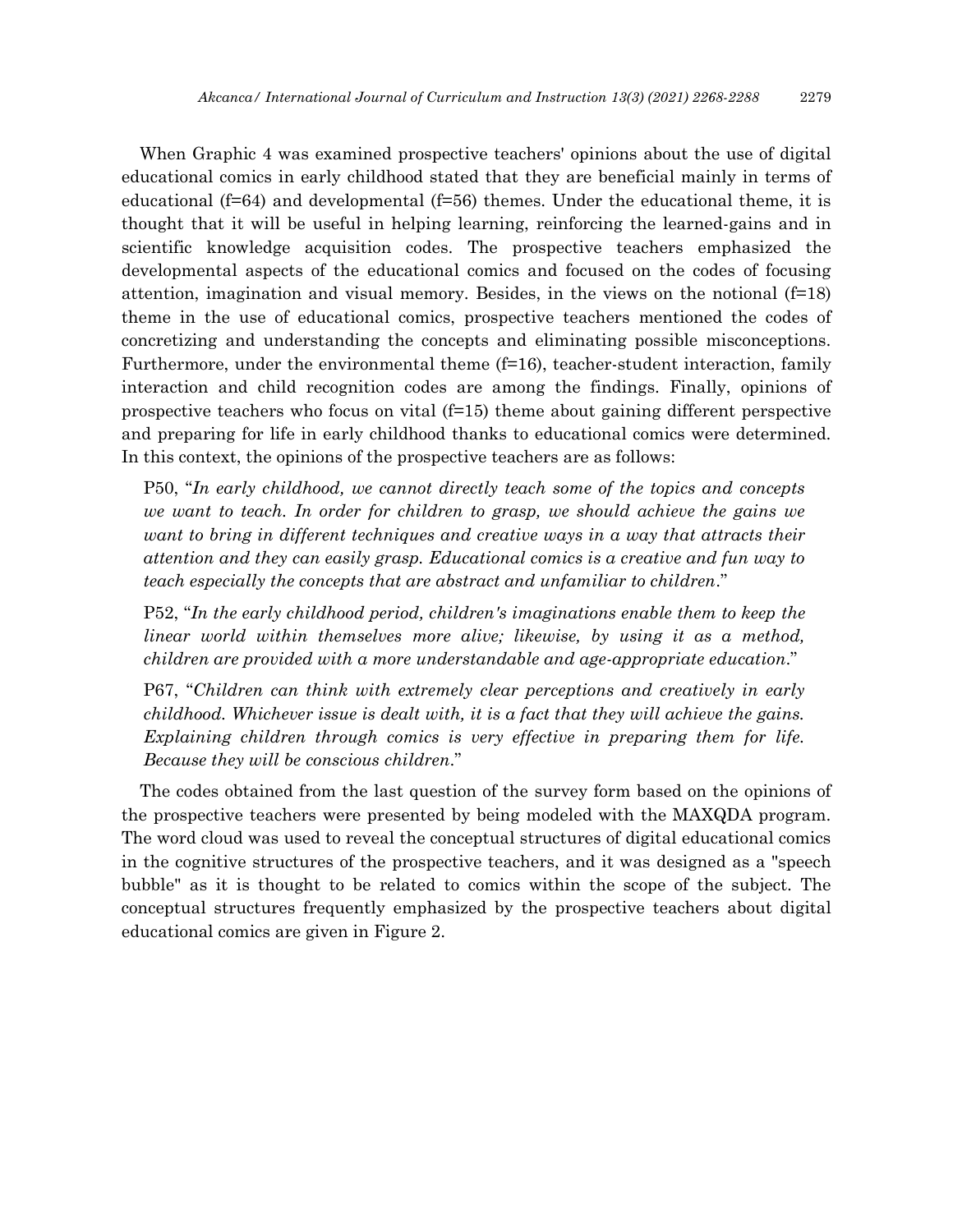

Figure 2. The conceptual structures frequently emphasized by prospective teachers about digital educational comics

In Figure 2, it is seen that the concepts frequently emphasized by prospective teachers are picture, story, fun, gain, character. On the other hand, concept, nature, science, awareness, animation, curiosity appear as concepts that prospective teachers emphasize less frequently.

## **4. Conclusion and Discussion**

The findings obtained from the research were handled within the framework of subproblems, the results of the research were discussed within the context of the relevant literature.

For the first sub-problem, the opinions of the prospective teachers about the difficulties they encountered while designing digital educational comics were revealed. It was also determined that prospective teachers had design-oriented difficulties in drawing and background design. These concepts that the prospective teachers mentioned point to the graphic elements, which are another element of the comics. Visual elements in comics have an important function in gaining the readers' appreciation, maintaining the existence of comics and keeping the story alive (Sömen & Akcanca, 2020). With this study, it is thought that prospective teachers became aware of the delicate balance between picture and text. Also, the prospective teachers received help from digital programs while designing their comics. It is thought that their new acquaintance with these digital programs caused them to have difficulties in drawing.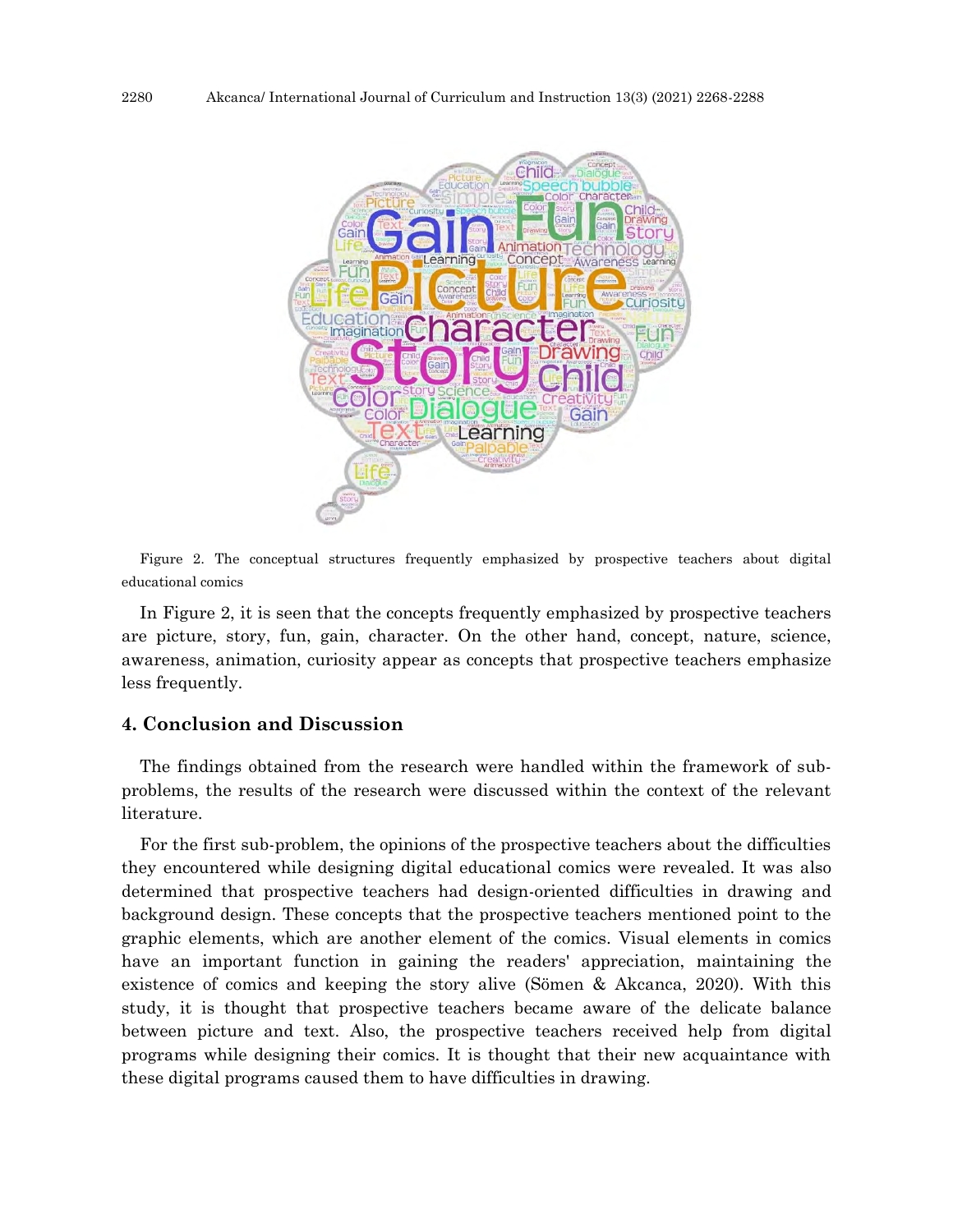Furthermore, it was determined that the prospective teachers had difficulty in finding an original subject and determining the characters while designing digital educational comics. Characters are the most important element of the comic and the story is processed through characters (Cantek, 2014). For this reason, it is very important to determine the characters correctly. In the study, it is thought that prospective teachers realized the importance of this element in the process of designing a comic book. In addition, the subject of the educational comics has a special importance in terms of using to support teaching (Gülersoy & Türkal, 2020). The originality of the subject in comics has a great role in attracting prospective teachers' attention. In the research, the prospective teachers were given some topics related to the environment and environmental problems, and they were asked to design their educational comics based on the topic or concept they chose. This situation may have caused prospective teachers to have difficulties in finding an original topic by sticking to the determined subject or concept.

Another factor that prospective teachers had difficulty with was determined as forming the fiction. Educational comics should be prepared within a fiction, and should have some features such as space-time, character, relationships, movements, emotions and thoughts, cause-effect relationships (Cantek, 2014; Uslu Üstten, 2014). The prospective teachers' attempts to deal with the subject briefly and concisely may have forced them to fit the fiction into the story. Along with this, it was determined that the prospective teachers thought they had difficulty in establishing the subject-outcome relationship. In her study, Şentürk (2020) suggested to the teachers that they should pay attention to the point of preparing their stories in a way that does not distract from the outcome while designing educational comics. In their research, Gülersoy and Türkal (2020) emphasize that creating educational comics requires a serious accumulation of knowledge and that the elements in comics should be handled in terms of teaching. It is thought that because of the illiteracy of children that are in their early childhood period, the prospective teachers participating in this study may have had difficulties in designing educational comics that are appropriate for their age level and for the relevant outcomes.

It was determined that prospective teachers also experienced technology-oriented difficulties. The prospective teachers referring to the difficulty of preparing comics in a digital environment stated that their technological facilities were insufficient. Archambault and Crippen (2009) found in their study that teachers do not perceive themselves as sufficient in technology knowledge. Tatlı and Akbulut (2017) emphasized that the technological knowledge and skills of prospective teachers can be increased with the trainings to be given in their research results. The fact that prospective teachers tried to design educational comics for the first time in digital environment, and some prospective teachers tried to do this over the phone because they do not have a computer can be seen as the reason for this situation. Additionally, the prospective teachers stated that they experienced some problems due to the inadequacies of the programs such as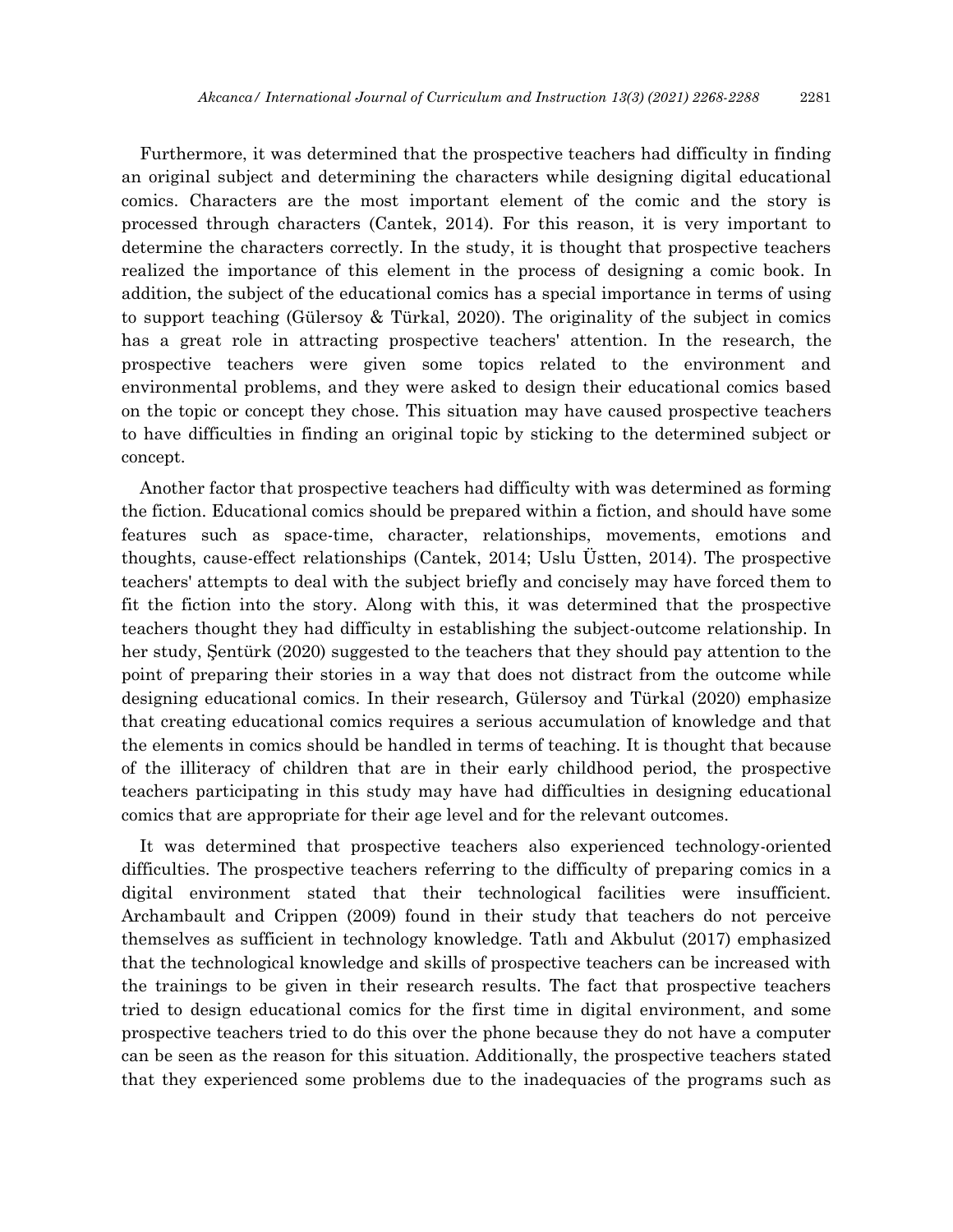limited character and background selection in digital comic design programs, and access to different characters and backgrounds is paid. In their research on educational comics, Zaibon, Azman and Shiratuddin (2019) mentioned, in their study, the difficulty of providing enough content and action in order to creat the content of speech bubbles in the preparation of digital comics, to blend them with pictures that will facilitate the flow of the story, and to keep the reader moving through the story.

For the second sub-problem of the study, the opinions of the prospective teachers about the elements that should be considered in the preparation of digital educational comics were determined. The prospective teachers referred to the need to pay attention to the scientific information contained in digital educational comics. Arroio (2011) defines educational comics as an effective teaching tool that is a dialogue using symbols, signs or images is maintained and that is used to convey information. From this view put forward by the prospective teachers, it is understood that they did research within the scope of the subject they determined in the process of designing their educational comics, and meticulously determined the scientific information they wanted to have in their comics. At this point, it would not be wrong to say that the prospective teachers are also knowledgeable about the relevant subject. Gavaldon and McGarr (2019) also supports this result of the research by commenting that the use of digital educational comics has a great potential in teacher education.

It was determined that the prospective teachers expressed their opinions about the need to pay attention to the visual content included in the comic book design. The visuals in the comic book are effective in creating a perception of spatial relationships in the context on the readers (Pratt, 2009). However, the prospective teachers also touched on the importance of text and dialogues, and emphasized that the language used in comics should be simple and understandable. In her research, Sömen (2020) emphasizes that although the severity in comics seems to be in the picture, the texts are also complementary to the pictures. A harmony must be achieved between text and picture in comics (Sarıbıyık, 2018). Otherwise, it makes it difficult to keep track of the continuity between pictures (Cantek, 2014). In order to reveal the details of the information that is intended to be given to readers in comics, it is thought that it would be beneficial to present the determined subject in a short and concise manner (Topkaya, 2014). It is thought that prospective teachers participating in the research may have noticed how important visuals and text are for comics during the process of designing comics.

The opinions of the prospective teachers regarding the importance of the message to be given in the comics were determined. It is known that comics has a great power, which is provided by stories consisting of words and pictures, as conveying a message (Rota & Izquierdo, 2003). In another definition, it was mentioned that comics convey important messages in transferring realistic or imaginary ideas through using visual images (Toh, Cheng, Jiang & Lim, 2016). From this point of view, it can be thought that the education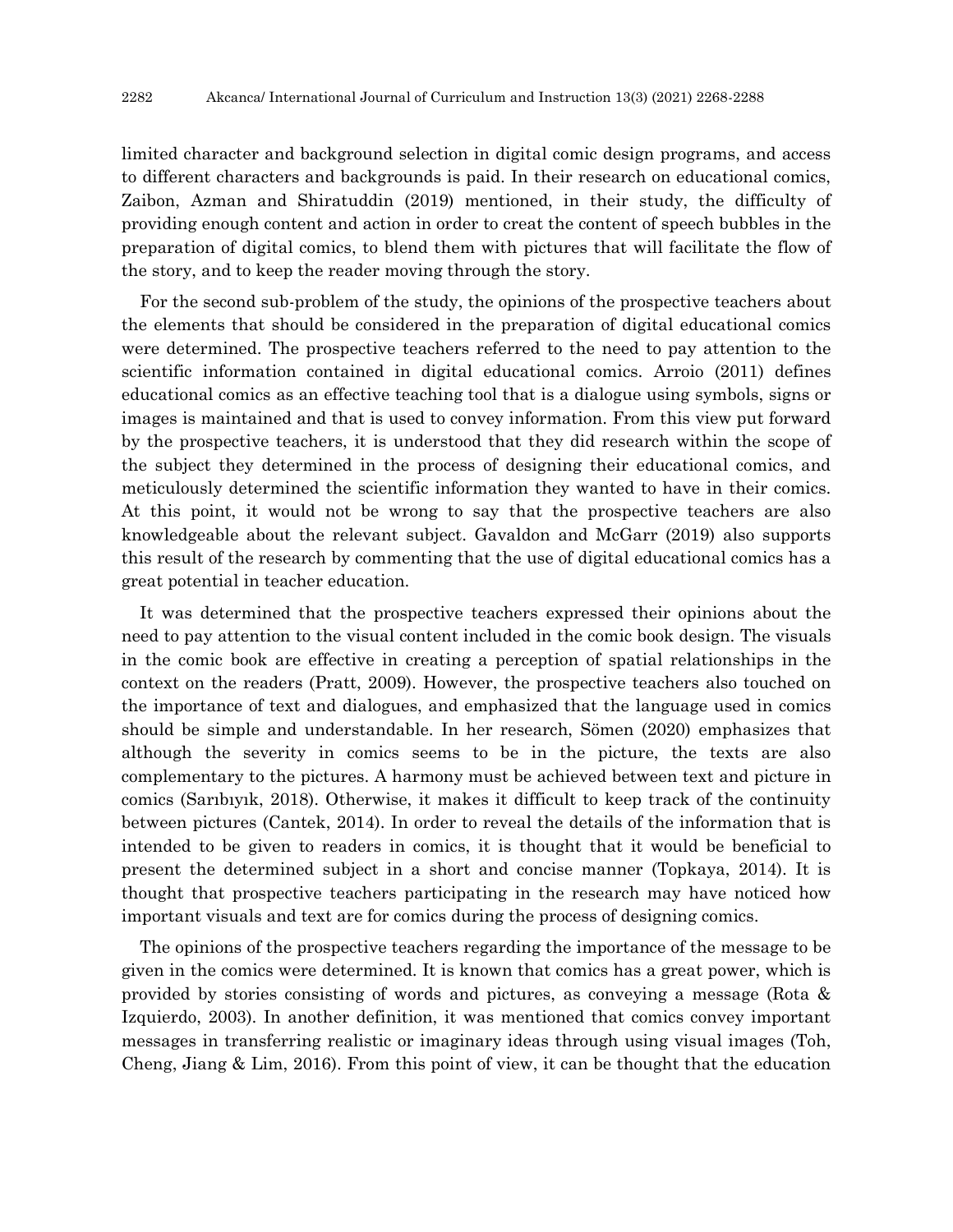provided within the scope of the research enables the prospective teachers to correctly understand the purpose of using comics in education.

Within the framework of the third sub-problem of the study, the opinions of the prospective teachers about the benefits of using digital comics in educational environments were determined. The opinions of the prospective teachers were stated that comics are beneficial in terms of facilitating learning. This obtained result is supported by studies which show that educational comics facilitate students' learning (Hosler & Boomer, 2011; Rozkosz & Wiorogórska, 2016). prospective teachers' own pleasure in the design process may have eased their learning.

The prospective teachers 'opinions were detected that digital comics could be used as an effective educational tool to attract students' attention to the lesson. Many unique features of comics attract students' attention (Lin et al., 2015; Lin & Lin, 2016). In the study, the opinions of the prospective teachers regarding the improvement of visual memory through comics were learned. Silva et al. (2017) revealed that the use of comics as a teaching strategy can increase the development of different skills in their students. Farther, the opinions of the prospective teachers participating in the research were that comics would have positive effects on learning by having fun and realizing permanent learning. It is also supported by research that educational comics are effective in learning by having fun (Assad, 2017; Lo et al., 2019) and permanent learning (Hoosler & Boomer, 2011; Marianthi et al., 2016). Weber et al. (2013), in their research on the use of comics as an alternative scientific narrative, revealed that undergraduate students see comics as both teaching and entertaining material. The prospective teachers actively participated in the design process of the comics, and they continued the process carefully because they actualized this for the first time. It is thought that they may have used their imaginations in the stages of creating the story, thinking for the background and creating relationships between panels during the design process.

Within the framework of the fourth sub-problem, the opinions of the prospective teachers about the use of digital comics in early childhood science education were determined. The opinions of the prospective teachers that educational comics would be effective on children's learning were stated. Besides, it was determined that prospective teachers' views were that children would learn about daily life with the use of digital educational comics in early childhood, and that comics would be effective in terms of preparing for life. Although they are illiterate, comics are interesting and arousing curiosity for young children (Afrilyasanti & Basthomi, 2011). With this material that attracts their attention, children witness the expression of the subjects out of the ordinary and learn from their own experiences (Topkaya & Şimşek, 2015). In this way, they carry the information they have acquired into their daily lives spontaneously in the process. Educational comics are known for allowing educators to combine scientific knowledge with real situations from students' lives (Affeldt, Meinhart & Eilks, 2018).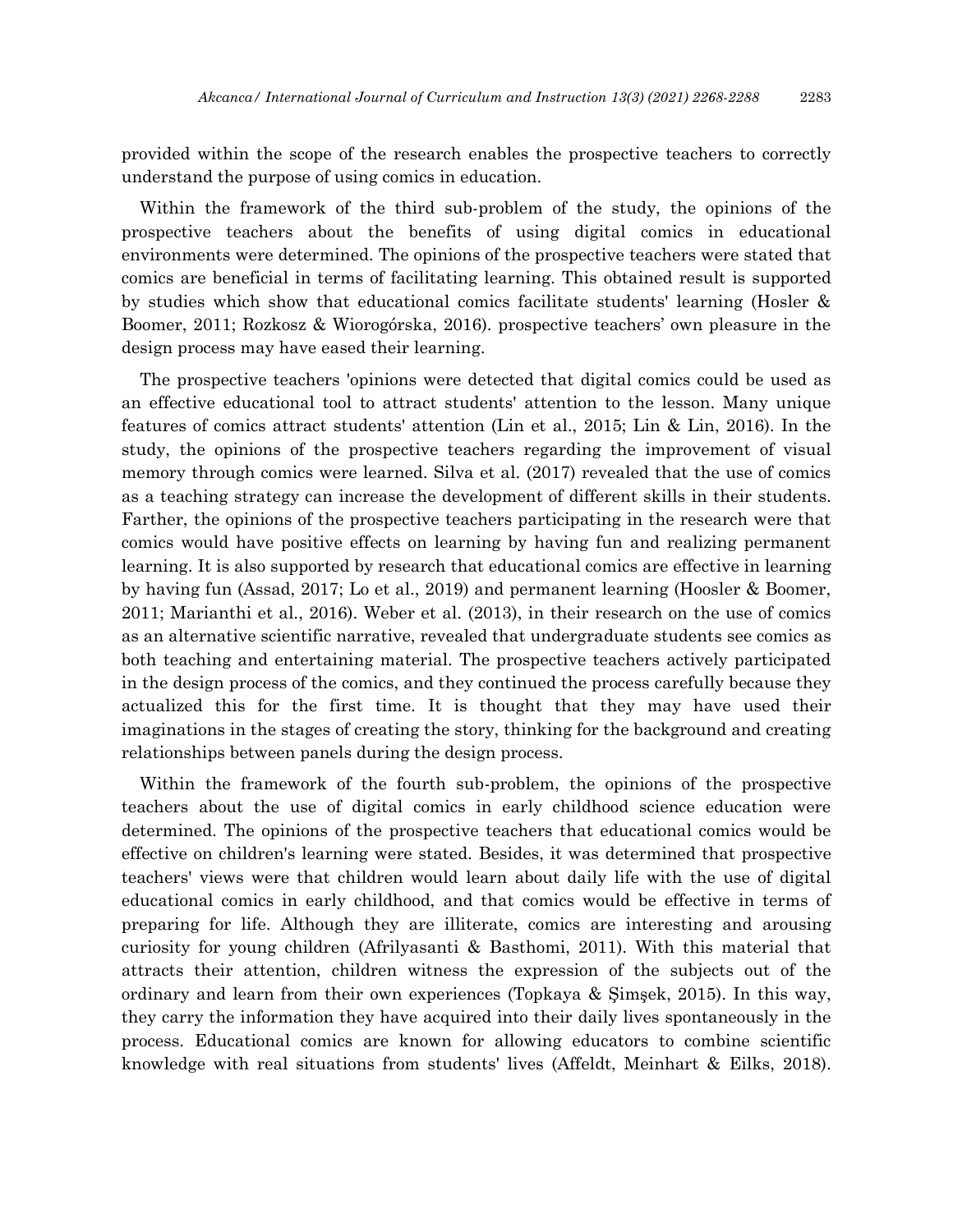During this period, when the prospective teachers participating in the study were introduced to digital educational comics, they thought that these effective tools would be beneficial for children in many ways, and it was associated with the prospective teachers gaining this awareness.

In addition, prospective teachers' opinions were determined as children's imagination and creativity can develop and they can gain different perspectives by using digital educational comics in early childhood. Conducted studies have revealed that educational comics support the development of imagination and creativity skills (Weber et al., 2013; Yang, 2003). The prospective teachers may have thought that the different characters and stories in digital educational comics would be effective in helping children develop their imaginations and gain different perspectives.

In the framework of the last sub-problem, the conceptual structures of the prospective teachers related to digital educational comics were determined in their cognitive structures, and it was detected that these structures were related to the results obtained from other sub-problems of the research. However, herein it should be noted that the prospective teachers touched on nature and science in their conceptual structures. According to Tatalovic (2009), the main purpose of educational comics is to educate the reader about the nonfiction scientific concept or theme. At this point, the emphasis of the prospective teachers on nature and science was found to be related to the latent purpose of the research, which is "to raise awareness about environment and environmental problems", and it was accepted as a pleasing result.

## **5. Recommendations**

Within the scope of the results obtained from the research, the following recommendations were made;

- It is recommended that prospective teachers at the undergraduate level should be encountered more frequently with technology-oriented alternative teaching materials such as digital educational comics rather than traditional teaching materials.
- It is recommended that the programs used in the design of digital educational comics should be free for students and teachers.
- It is recommended to increase the use of digital educational comics in science education from preschool to undergraduate level.
- By addressing universal issues that are wanted to attract attention in digital educational comics, students' awareness of this point can be increased.
- The illiteracy of children in early childhood period opens the door to an interaction between their teachers or their families who read comics to them. For this reason, it is recommended that teachers and families encounter children with such materials more often.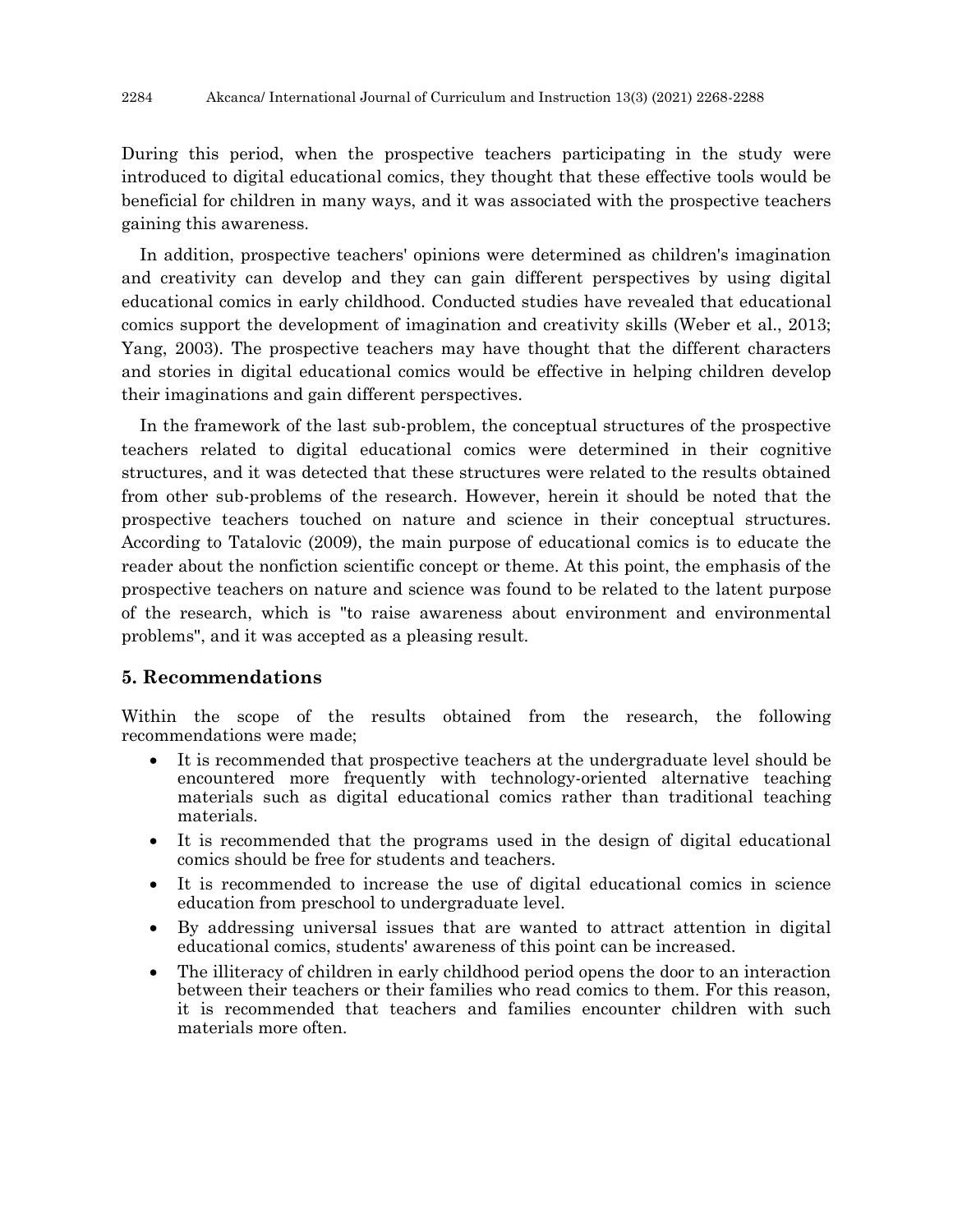In future studies, the effect of digital educational comics, which will be prepared on different subjects or concepts determined in science education, on different skills of students can be examined.

### **Acknowledgements**

The author would like to thank all the prospective teachers who volunteered to participate in the study.

#### **References**

- Affeldt, F., Meinhart, D., & Eilks, I. (2018). The use of comics in experimental instructions in a non-formal chemistry learning context. *International Journal of Education in Mathematics Science and Technology, 6*(1), 93-104. [https://doi.org/10.18404/Ijemst.380620.](https://doi.org/10.18404/Ijemst.380620)
- Afrilyasanti, R., & Basthomi, Y. (2011). Adapting comics and cartoons to develop 21st century learners. Language in India, *11*(11), 552-568.
- Akcanca, N. (2020). An alternative teaching tool in science education: Educational comics. *International Online Journal of Education and Teaching, 7*(4), 1550-1570. <https://files.eric.ed.gov/fulltext/EJ1271026.pdf>
- Akkaya, A. (2013). A different activity in grammar learning in Turkish course: Educational comic strips. *International Journal of Academic Research Part B, 5*(5), 118-123. <https://doi.org/10.7813/2075-4124.2013/5-5/B.18>
- Archambault, L., & Crippen, K. (2009). Examining TPACK among K-12 online distance educators in the United States. *Contemporary Issues in Technology and Teacher Education, 9*(1), 71-88. [https://www.learntechlib.org/primary/p/29332/.](https://www.learntechlib.org/primary/p/29332/)
- Arroio, A. (2011). Comics as a narrative in natural science education. [Special issue]. *Western Anatolia Journal of Educational Sciences*, 93-98. <http://hdl.handle.net/20.500.12397/5157>
- Assad, M. K. (2017). How a comic book assignment can help students learn the value of research evidence. *CEA Forum, 46*(2), 180-201. <https://files.eric.ed.gov/fulltext/EJ1184618.pdf>
- Aşçı, A. U. (2020). Examining the comic strips which takes places on the texts on secondary school Turkish language course books in terms of education of values. *The Journal of International Social Research, 13*(69), 868-889.<http://dx.doi.org/10.17719/jisr.2020.4006>
- Berkowitz J., & Packer, T. (2001). Heroes in the classroom: comic books in art education art education. *Art Education, 54*(6), 12-18.<http://dx.doi.org/10.1080/00043125.2001.11653471>
- Cantek, L. (2014). *Comic in Turkey*. İstanbul: İletişim.
- Çetin, Y. (2010). Graphic novels. *International and Quarterly Journal of Cultural Studies, 85*, 193- 198. <https://www.millifolklor.com/PdfViewer.aspx?Sayi=85&Sayfa=190>
- Gavaldon, G., & McGarr, O. (2019). Exploring prospective teachers' future intentions to use technology through the use of comics. *Teaching and Teacher Education, 83*, 99-109. <https://doi.org/10.1016/j.tate.2019.04.004>
- Guba, E. G., & Lincoln, Y. S. (1982). Epistemological and methodological bases of naturalistic inquiry. *Educational Communication and Technology Journal, 30*(4), 233-252. <https://link.springer.com/content/pdf/10.1007/BF02765185.pdf>
- Gülersoy, A. E., & Türkal, B. (2020). Use of comics as a teaching material in social studies education in terms of its composition and development. *Journal of International Social Science Education, 6*(2), 299-326.<https://doi.org/10.47615/issej.839497>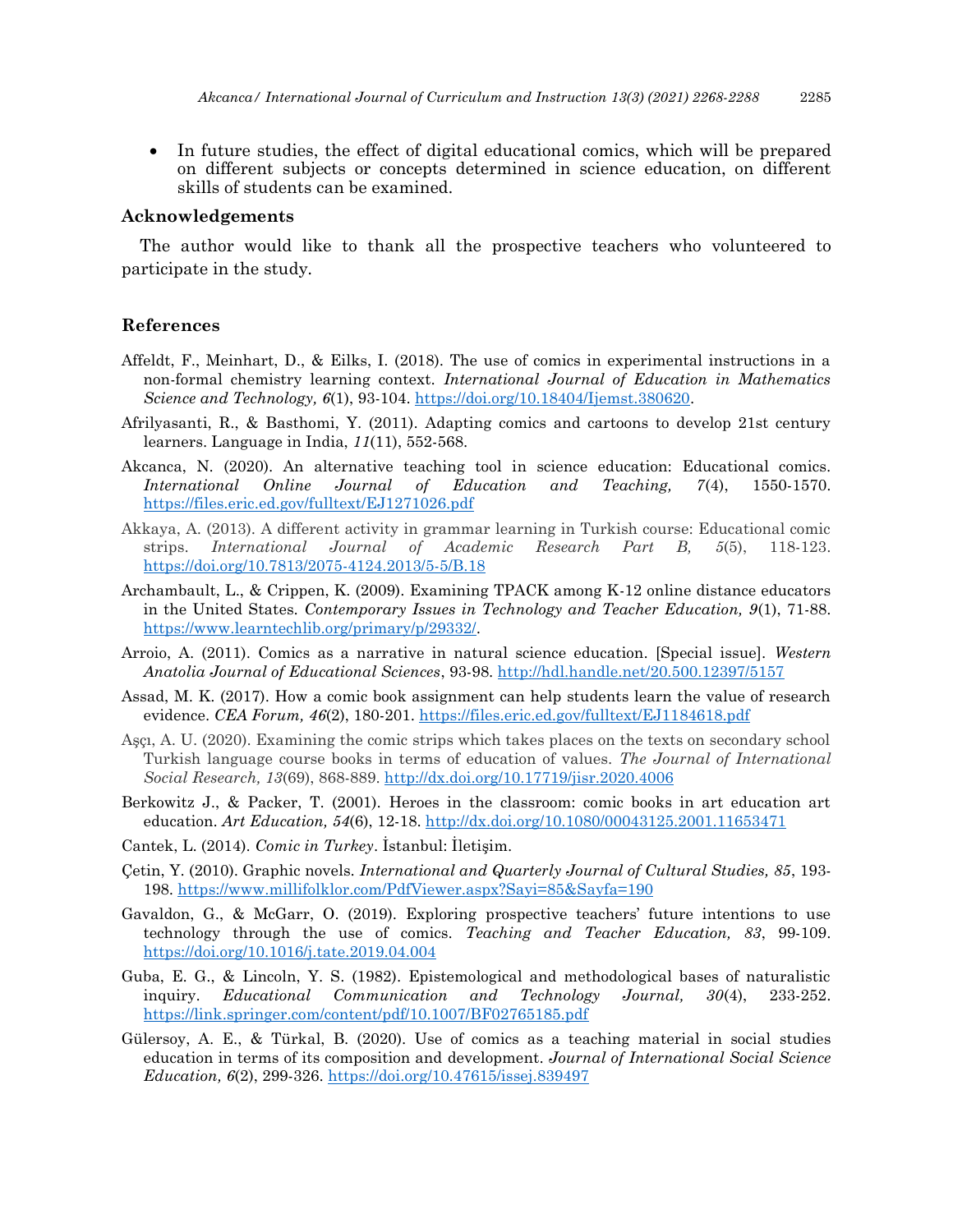- Gündüz, U. (2004). *As a product of the popular culture, the cultural, social and political functions of the comics* (Unpublished master's thesis). İstanbul University, İstanbul.
- Olson, R. D. (1993). "Say! dis is grate stuff": The Yellow Kid and the birth of the American comics. *The Courier, 28*(1), 19-34. <https://surface.syr.edu/libassoc/305>
- Hosler, J., & Boomer, K. B. (2011). Are comic books an effective way to engage nonmajors in learning and appreciating science?. *CBE-Life Sciences Education, 10*, 309-317. <https://doi.org/10.1187/cbe.10-07-0090>
- Jampel, I., Fahrurrozi, F., Artawan, G., Widiana, I., Parmiti, D., & Hellman, J. (2018). Studying natural science in elementary school using NOS-oriented cooperative learning model with the NHT type. *Jurnal Pendidikan IPA Indonesia, 7*(2), 138– 146. <https://doi.org/10.15294/jpii.v7i2.9863>
- Krefting, L. (1991). Rigor in qualitative research: The assessment of trustworthiness. *The American Journal of Occupational Therapy, 45*(3), 214-222.
- Koutníková, M. (2017). The application of comics in science education. *Acta Educationis Generalis, 7*(3), 88-98.<https://doi.org/10.1515/atd-2017-0026>
- Lazarinis, F., Mazaraki, A., Verykios, V., & Panagiotakopoulos, C. (2015). E-comics in teaching: Evaluating and using comic strip creator tools for educational purposes. *10th International Conference on Computer Science & Education* (ICCSE) 22-24 Temmuz 2015. Cambridge, UK. <http://dx.doi.org/10.1109/ICCSE.2015.7250261>
- Lesmono, A. D., Bachtiar, R. W., Maryani, M., & Muzdalifah, A. (2018). The instructional based andro web comics on work and energy topic for senior high school students. *Jurnal Pendidikan IPA Indonesia, 7*(2), 147- 153. <http://dx.doi.org/10.15294/jpii.v7i2.14245>
- Lichtman, M. (2006). *Qualitative research in education an users' guide*. Thousand Oaks: Sage Publications.
- Lin, S. F., Lin, H. S., Lee, L., & Yore, L. D. (2015). Are science comics a good medium for science communication? The case for public learning of nanotechnology. *International Journal of Science Education, Part B, 5*(3), 276-294. <https://doi.org/10.1080/21548455.2014.941040>
- Lin, S. F., & Lin, H. S. (2016). Learning nanotechnology with texts and comics: The impacts on students of different achievement levels. *International Journal of Science Education, 38*(8), 1373-1391. [http://dx.doi.org/10.1080/09500693.2016.1191089.](http://dx.doi.org/10.1080/09500693.2016.1191089)
- Lo, P., Allard, B., Ho, K. K., Chen, J. C. C., Okada, D., Stark, A., ... & Lai, C. C. (2019). Librarians' perceptions of educational values of comic books: A comparative study between Hong Kong, Taiwan, Japan, Australia and New Zealand. *Journal of Librarianship and Information Science*, *51*(4), 1103-1119. <http://dx.doi.org/10.1177/0961000618763979>
- Marianthi, V., Boulodakis, M., & Retalis, S. (2016). *From digitised comic books to digital hypermedia comic books: Their use in education*. Piraeus: University of Piraeus.
- McCloud, S. (1993). Understanding comics. New York, HarperCollins, [http://mm12.johncaserta.info/wpcontent/uploads/2012/10/Understanding%20Comics%20](http://mm12.johncaserta.info/wpcontent/uploads/2012/10/Understanding%20Comics) [accessed at 21 December 2020]
- McCloud, S. (2006). *Making comics.* Northampton MA: Kitchen Sink Press Inc.
- McCloud, S., & Manning, A. D. (1998). Understanding comics: The invisible art. *IEEE Transactions on Professional Communications, 41*(1), 66-69. <https://ieeexplore.ieee.org/stamp/stamp.jsp?tp=&arnumber=661632>
- Miles, M. B., & Huberman, A. M. (2016). *Qualitative data analysis: An expanded sourcebook* (2. Ed.), In S. Akbaba Altun & A. Ersoy (T. Eds). Ankara: Pegem.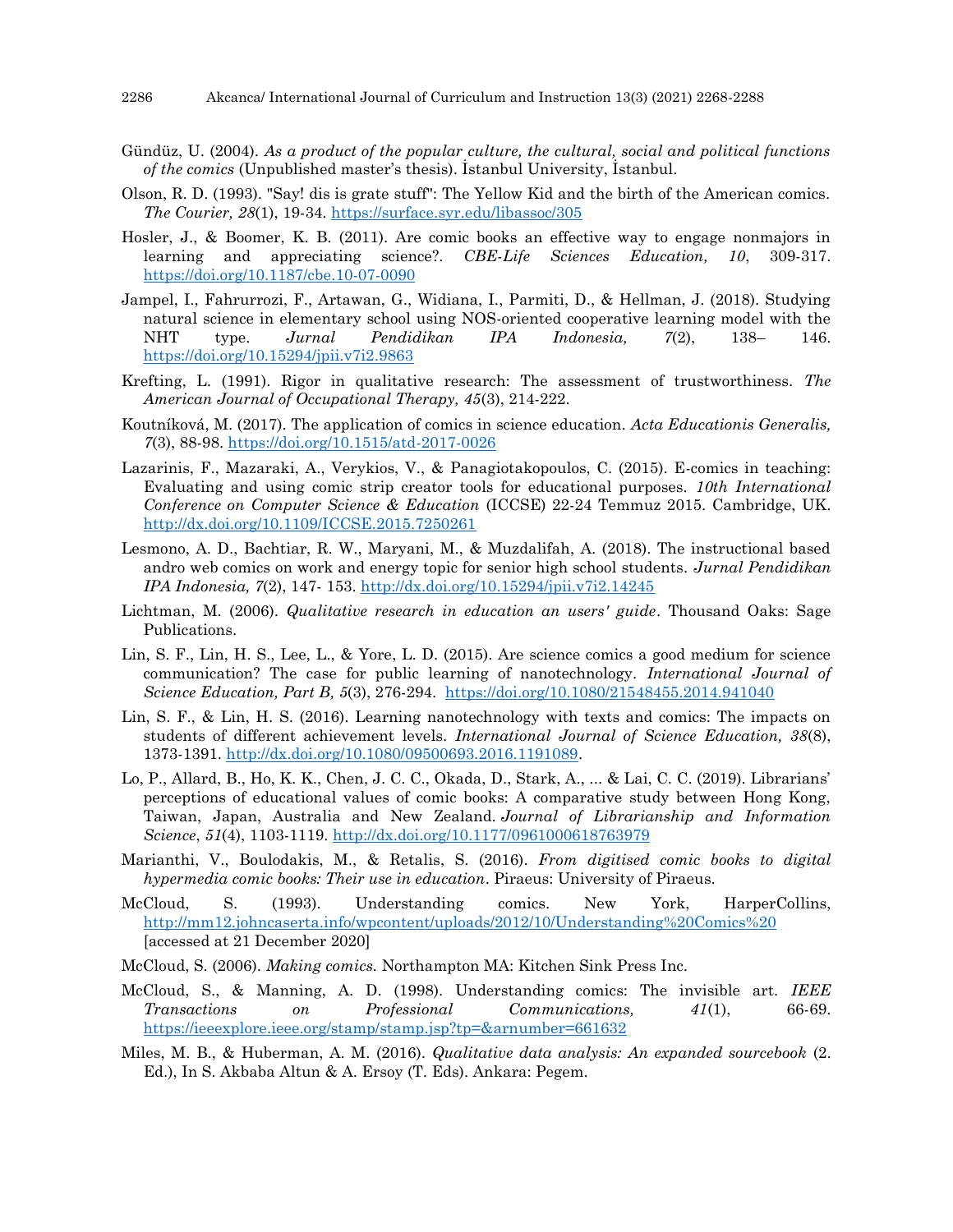- Morel, M., Peruzzo, N., Juele, A. R., & Amarelle, V. (2019). Comics as an educational resource to teach microbiology in the classroom. *Journal of microbiology & biology education*, *20*(1), 1-4. <https://doi.org/10.1128/jmbe.v20i1.1681>
- Olson, R. D. (1993). "Say! dis is grate stuff": The Yellow Kid and the birth of the American comics. *The Courier, 28*(1), 19-34. <https://surface.syr.edu/libassoc/305>
- Olson, J. (2008). *The comic strip as a medium for promoting science literacy*. Northridge, CA: California State University. <http://www.csun.edu/~jco69120/coursework/697/projects/OlsonActionResearchFinal.pdf> [accessed 20 December 2020].
- Patton, M. Q. (2014). *Qualitative research & evaluation methods*, M. Bütün & S. B. Demir (T. Eds). *Ankara: Pegem*.
- Parsons, J., & Smith, K. (1993). Using comic books to teach. <https://files.eric.ed.gov/fulltext/ED363892.pdf>
- [accessed 20 December 2020].
- Phoon, H. Y., Roslan, R., Shahrill, M., & Said, H. M. (2020). The role of comics in elementary school science education. *Formatif: Jurnal Ilmiah Pendidikan MIPA, 10*(2), 67-76. <http://dx.doi.org/10.30998/formatif.v10i2.6257>
- Pratt, H. J. (2009). Narrative in comics. *The Journal of Aesthetics and Art Criticism, 67*, 107-117.
- Rota, G., & Izquierdo, J. (2003). "Comics" as a tool for teaching biotechnology in primary schools. *Electronic Journal of Biotechnology*, *6*(2), 85-89. <https://scielo.conicyt.cl/pdf/ejb/v6n2/a03.pdf>
- Rozkosz E. A., & Wiorogórska, Z. (2016). Bibliostory-educational comic stories. A social constructivist approach to media and information literacy education for children and adolescents. In S. Kurbanoğlu et al. (Eds.), *Information literacy: Key to an inclusive society* (pp. 718-728). Springer. [https://doi.org/10.1007/978-3-319-52162-6\\_70](https://doi.org/10.1007/978-3-319-52162-6_70)
- Sarıbıyık, M. S. (2018). *The importance of historical graphic novels to cause the students to gain national conscience in elementary schools: The sample of Tarkan graphic novels* (Unpublished master's thesis). Giresun University, Giresun.
- Silva, A. B., Santos, G. T., & Bispo, A. C. K. A. (2017). The comics as teaching strategy in learning of students in an undergraduate management program. *Mackenzie Management Review, 18*(1), 40-65.<https://doi.org/10.1590/1678-69712017/administracao.v18n1p40-65>
- Sömen, T., & Akcanca, N. (2020). Digital educational comics in early childhood. In R. F. Ağmaz & F. Ergüleç (Eds.), *Digital technology and learning in early childhood education* (pp. 109-128). Ankara: Pegem.
- Sömen, T. (2020). Comic as a teaching material in social studies In N. E. Akhan & S. Demirezen (Eds.), *Alternative subjects in social studies teaching* (pp. 349-379). Ankara: Nobel.
- Şentürk, Ö. Ç. (2020). *The effect of argumentation-supported educational comics on students' environmental interests, motivation, and academic achievements and student experiences* (Unpublished doctoral thesis). Gazi University, Ankara.
- Tatalovic, M. (2009). Science comics as tools for science education and communication: A brief, exploratory study. *Journal of Science Communication, 8*(4), 1-17. <https://doi.org/10.22323/2.08040202>
- Tatlı, Z., & Akbulut, H. İ. (2017). Teacher Candidates Technology Using Competence in the Field. *Ege Journal of Education, 18*(1), 31-55. <https://doi.org/10.12984/egeefd.328375>